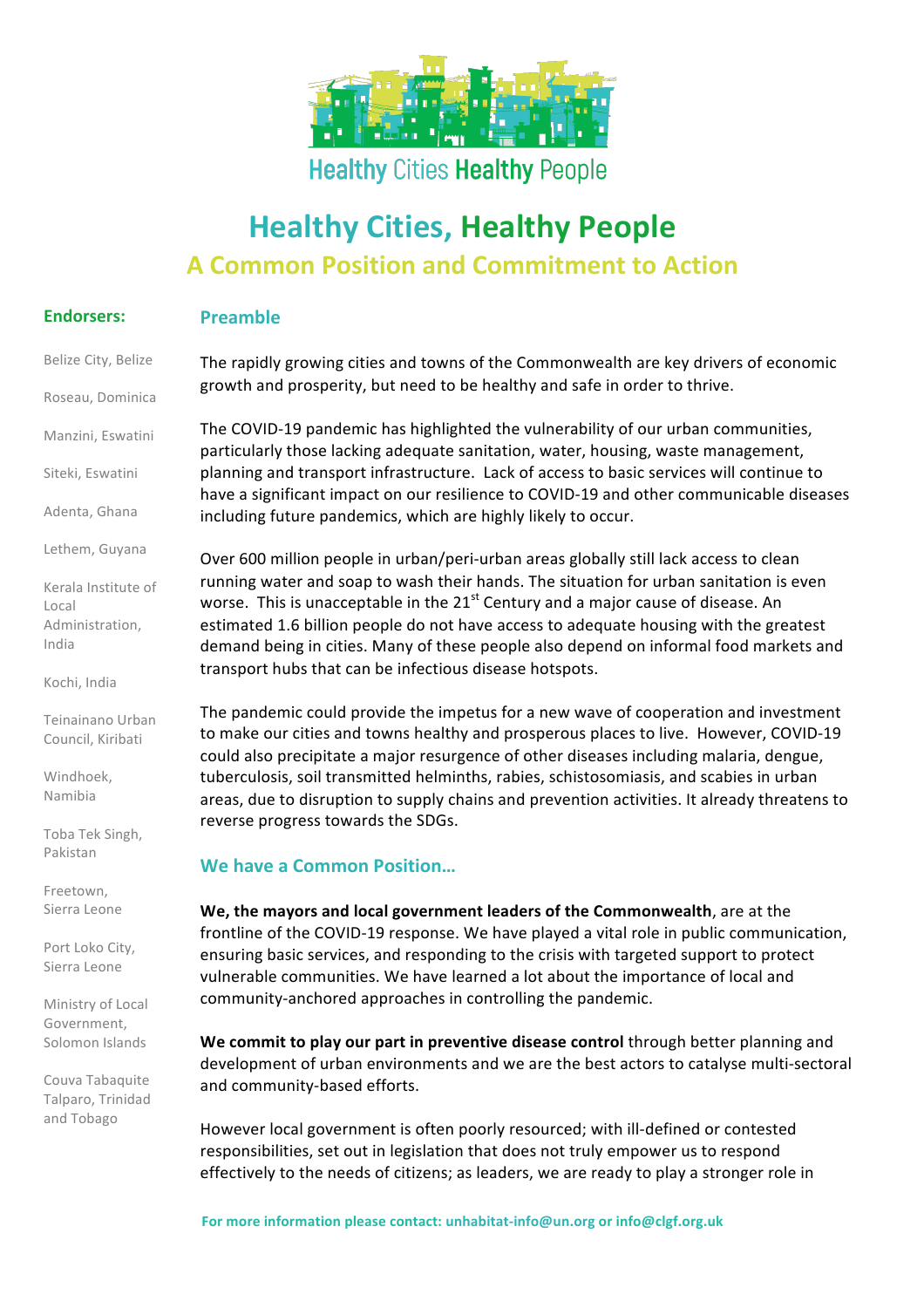

Point Fortin. Trinidad and Tobago 

San Fernando, Trinidad and Tobago 

Manchester, UK

Lusaka, Zambia

#### **Supporting Organisations:**

**International Organisations:** 

Caribbean Development Bank

European Bank for Reconstruction and Development

UN Habitat

World Health Organization

**Networks:**

BOVA Network

Commonwealth Local Government Forum

Geneva Cities Hub

RBM Partnership to End Malaria

Stop TB

Uniting to Combat NTDs

**Academic Organisations:** global and national development debates and decision-making to ensure we leave noone and no place behind.

**We are aware that there are many existing city-based networks** who have already mobilized support, across a variety of sectors. We would aim to learn from their collective knowledge rather than to establish another network.

We need our national governments and global partners to work with us as partners in delivering a healthy and sustainable future for us all. We have the ability to generate truly multi-sectoral solutions to health challenges at the local level.

**We need to put devolution into practice and build self-reliance**, where cities are empowered with timely intergovernmental transfers and access to own revenue sources to enable the implementation of plans and policies. And we need to ensure that secondary cities and urban areas outside capitals and national financial centres are included in healthy cities strategies.

### **We have a shared Commitment to Action...**

We seek the support of Commonwealth leaders and international partners to accelerate the healthy cities agenda and bring our own commitments to action, in a spirit of partnership.

We commit to accelerate the healthy cities agenda through a properly empowered and funded approach to urban development - emphasising housing, infrastructure development and maintenance, water and sanitation and environmentally safe waste disposal.

**We commit to ensure engagement of community groups and leaders in defining the** major public health challenges, identifying solutions and monitoring implementation results including for vector control, tuberculosis and NTDs. And, we will ensure women and young people are included in policy and decision-making.

We commit to sharing lessons, both successes and failures, across the entire partner network. Only through learning from each other can we build back better for all.

We commit to work with civil society organisations who provide an important bridge between local government and hard to reach communities alongside government, the private sector and other key stakeholders.

We invite other governments, international organisations, private sector, civil society and faith groups to support us and commit to:

**Strengthen decentralised systems and local leadership to deliver targeted responses** to local health challenges, and strengthen their capacity to deliver - administratively,